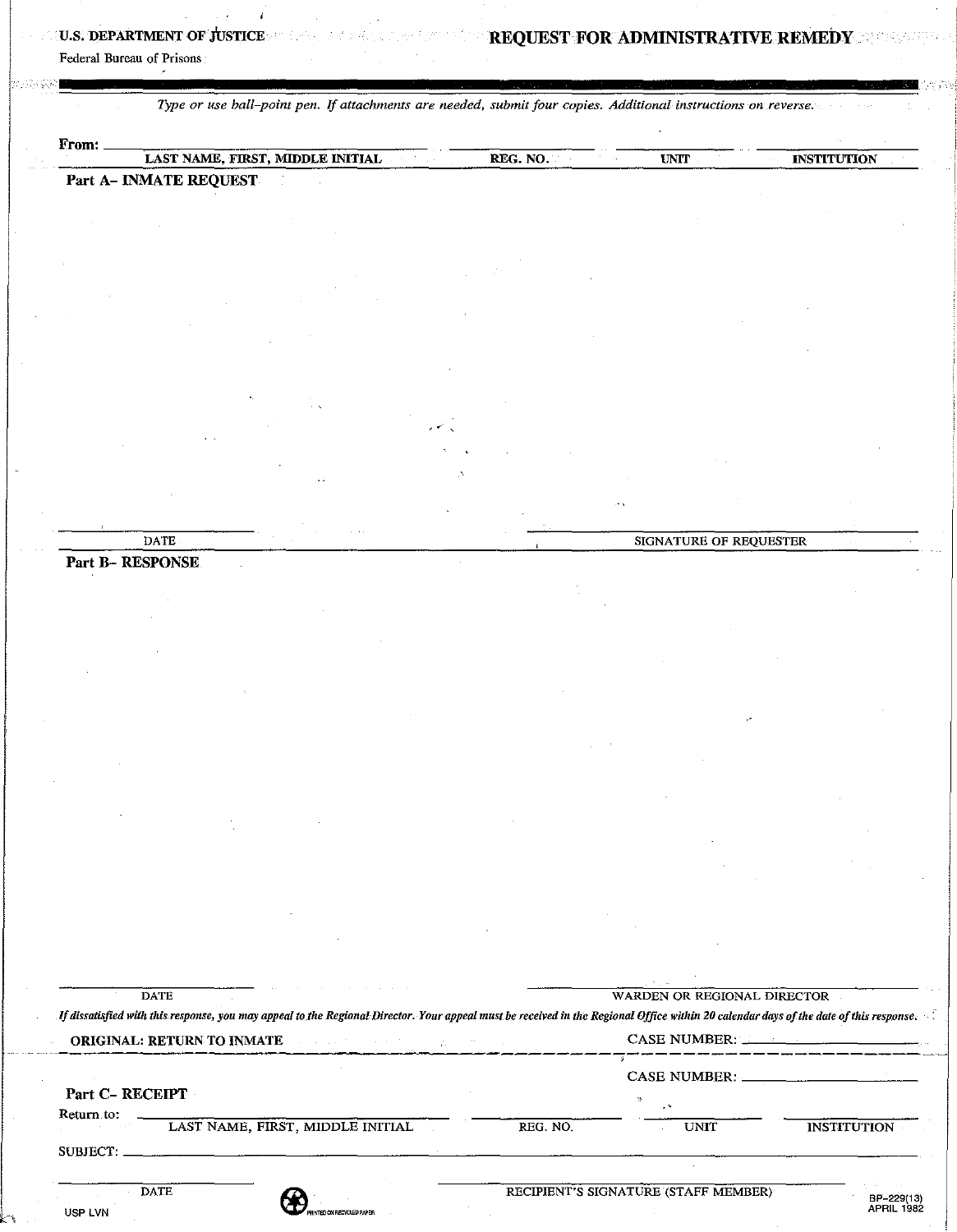Federal Bureau of Prisons

Type or use ball-point pen. If attachments are needed, submit four copies. One copy of the completed BP-229(13) including any attachments must be submitted with this appeal.

| From: |                                                                                        | <b>Production</b><br>_____ | . .<br>---              | .                    |
|-------|----------------------------------------------------------------------------------------|----------------------------|-------------------------|----------------------|
|       | $\sim$<br>FIRST<br>. <b> </b><br>л<br>- 11<br>IVI F<br>. IN L<br>--<br>--------------- | .<br>------------------    | <b>TIM TIME</b><br>، ۱۰ | <b>IN THE AVENUE</b> |
|       |                                                                                        |                            |                         |                      |

 $\sim$   $\sim$   $\sim$ 

DATE SIGNATURE OF REQUESTER

## Part A - REASON FOR APPEAL

Part B - RESPONSE

| <b>DATE</b><br>days of the date of this response. | Tf dissatisfied with this response, you may appeal to the General Counsel. Your appeal must be received in the General Counsel's Office within 30 calendar - |                                              | REGIONAL DIRECTOR   |                    |
|---------------------------------------------------|--------------------------------------------------------------------------------------------------------------------------------------------------------------|----------------------------------------------|---------------------|--------------------|
|                                                   | CORIGINAL: RETURN TO INMATE TELESCOPE                                                                                                                        | the company of the company of the company of |                     |                    |
| Part C - RECEIPT                                  |                                                                                                                                                              |                                              | <b>CASE NUMBER:</b> |                    |
| Return to:                                        |                                                                                                                                                              |                                              |                     |                    |
| SUBJECT.                                          | LAST NAME, FIRST, MIDDLE INITIAL                                                                                                                             | REG. NO.                                     | <b>UNIT</b>         | <b>INSTITUTION</b> |
|                                                   |                                                                                                                                                              |                                              |                     |                    |

:<br>D ON RECYCLED PAPER

DATE

--- -·--------~·----'-------------- - -----------.-----.. ~-~--'---